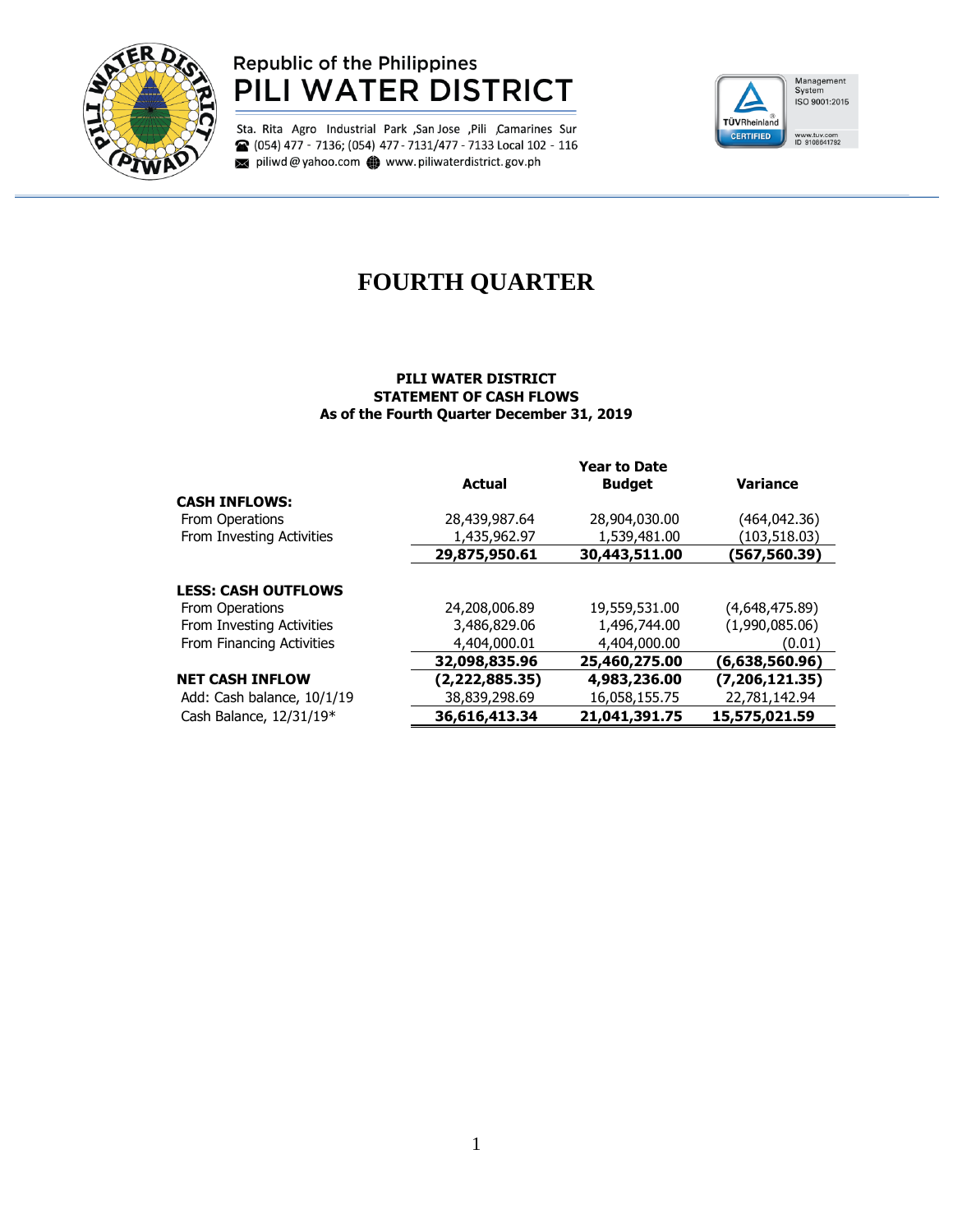

## **Republic of the Philippines** PILI WATER DISTRICT

Sta. Rita Agro Industrial Park , San Jose , Pili , Camarines Sur <sup>2</sup> (054) 477 - 7136; (054) 477 - 7131/477 - 7133 Local 102 - 116 piliwd@yahoo.com www.piliwaterdistrict.gov.ph



### **PILI WATER DISTRICT CONDENSED BALANCE SHEET As of December 31, 2019**

#### **CURRENT ASSETS**

| Cash and Cash Equivalents             | 36,616,413.34  |  |
|---------------------------------------|----------------|--|
| Trade and Other Receivables-Net       | 12,583,793.81  |  |
| <b>Inventories</b>                    | 16,833,480.90  |  |
| Prepayments                           | 722,856.96     |  |
| <b>Total Current Assets</b>           | 66,756,545.01  |  |
| <b>NON-CURRENT ASSETS</b>             |                |  |
| Investment                            | 22,740,103.67  |  |
| Property, Plant and Equipment         | 247,848,946.70 |  |
| <b>Other Assets</b>                   | 2,352,046.30   |  |
| <b>Total Non-Current Assets</b>       | 272,941,096.67 |  |
| <b>TOTAL ASSETS</b>                   | 339,697,641.68 |  |
|                                       |                |  |
| <b>Current Liabilities</b>            |                |  |
| Payable Accounts                      | 24,768,160.25  |  |
| <b>Inter-Agency Payables</b>          | 1,349,719.95   |  |
| <b>Other Liability Accounts</b>       | 4,146,998.76   |  |
| <b>Total Current Liabilities</b>      | 30,264,878.96  |  |
| <b>Non-Current Liabilities</b>        |                |  |
| Loans Payable-Domestic-Long Term Debt | 34,488,659.16  |  |
| <b>Deferred Credits</b>               | 8,097,294.95   |  |
| <b>Total Non-Current Liabilities</b>  | 42,585,954.11  |  |
| <b>TOTAL LIABILITIES</b>              | 72,850,833.07  |  |
| <b>EQUITY</b>                         |                |  |
| <b>Restricted Capital</b>             | 23,380,787.96  |  |
| <b>Retained Earnings, End</b>         | 243,466,020.65 |  |
| <b>Total Equity</b>                   | 266,846,808.61 |  |
| <b>TOTAL LIABILITES AND EQUITY</b>    | 339,697,641.68 |  |